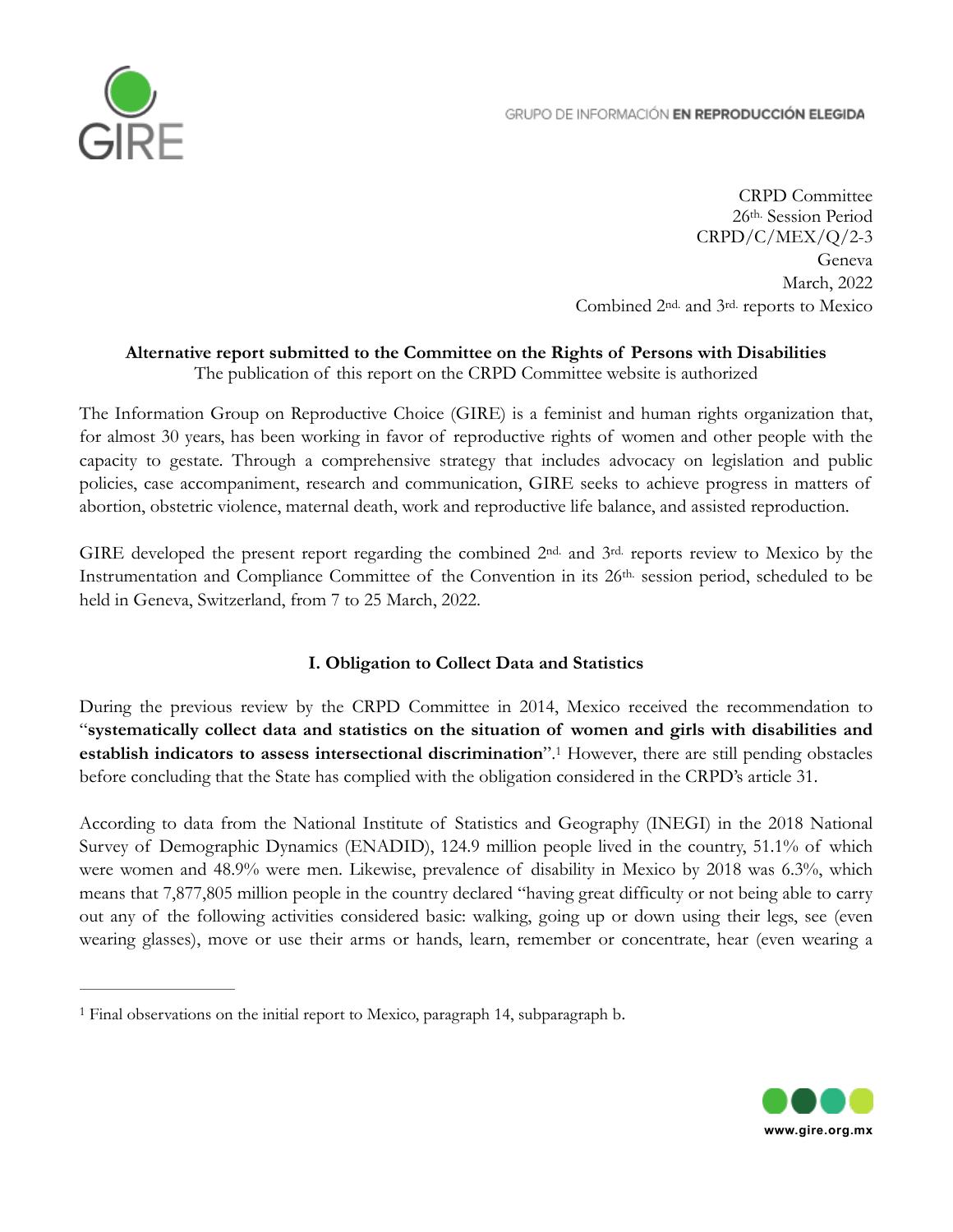<span id="page-1-4"></span>hearing aid), bathe, dress or eat, speak or communicate, and perform daily activities due to emotional or mental issues". Among the population with disabilities, 45.9% were men and 54.1% women.[2](#page-1-0)

According to data from the 2020 Population and Housing Census, by March 15, 2020, a total of 126,014,024 people lived in Mexico; the nationwide prevalence of disability including those living with a mental condition is 5.69% (7,168,178). Among the people with disabilities and/or some mental condition aged 15 and over, 19% are illiterate.[3](#page-1-1)

<span id="page-1-5"></span>Despite current knowledge on some characteristics of the population with disabilities in Mexico, these have not been properly incorporated into issues such as, for example, gender violence.

<span id="page-1-6"></span>The 2016 National Survey on the Dynamics of Household Relationships (ENDIREH) carried out by INEGI indicates that 66 out of every 100 women aged 15 or over living in Mexico have suffered at least one violent incidentof any kind in their life.<sup>[4](#page-1-2)</sup> Despite the fact that the survey was improved to enable a more accurate enquiry on specific situations regarding physical and sexual violence faced by women in the country, **the number of women living with any disability who were not interviewed by the INEGI is unknown**, since this might one of the reasons to cancel an interview conducted by INEGI personnel, a judgement call left to the discretion of the interviewer.<sup>5</sup>

<span id="page-1-7"></span>On the other hand, although the National Survey on Discrimination in Mexico (ENADIS collects information on dynamics of discrimination and its various manifestations among vulnerable groups, such as women with disabilities, it **does not systematize specific information on sexual violence towards this population group.**

Even though there are no data that reveal the situation of violence faced by women with disabilities in Mexico, the CRPD acknowledges that women and girls with disabilities are usually exposed to a greater risk of domestic violence, injury or abuse, abandonment or neglect, mistreatment or exploitation, inside and

<span id="page-1-3"></span><sup>&</sup>lt;sup>[5](#page-1-7)</sup> INEGI. Encuesta Nacional Sobre la Dinámica de las Relaciones en los Hogares, ENDIREH 2016. Cuestionario General. Available at: https://www.inegi.org.mx/contenidos/programas/endireh/2016/doc/ endireh2016\_cuestionario\_general.pdf





<span id="page-1-0"></span>INEGI. Encuesta Nacional de la Dinámica Demográfica, 2018. Base de datos. SNIEG, Información de Interés [2](#page-1-4) Nacional. Available at: [https://www.inegi.org.mx/contenidos/programas/enadid/2018/doc/resultados\\_enadid18.pdf](https://www.inegi.org.mx/contenidos/programas/enadid/2018/doc/resultados_enadid18.pdf). Accessed: January 19, 2022.

<span id="page-1-1"></span>INEGI, Estadísticas a propósito del día internacional de las personas con discapacidad (datos nacionales). Available [3](#page-1-5) at: [https://www.inegi.org.mx/contenidos/saladeprensa/aproposito/2021/EAP\\_PersDiscap21.pdf](https://www.inegi.org.mx/contenidos/saladeprensa/aproposito/2021/EAP_PersDiscap21.pdf). Accessed: January 25, 2022.

<span id="page-1-2"></span>INEGI, Encuesta Nacional sobre la Dinámica de las Relaciones en los Hogares ENDIREH 2016, presentación de [4](#page-1-6) resultados. Available at: [https://www.inegi.org.mx/contenidos/programas/endireh/2016/doc/](https://www.inegi.org.mx/contenidos/programas/endireh/2016/doc/endireh2016_presentacion_ejecutiva.pdf) endireh2016\_presentacion\_ejecutiva.pdf. Accessed: January 19, 2022.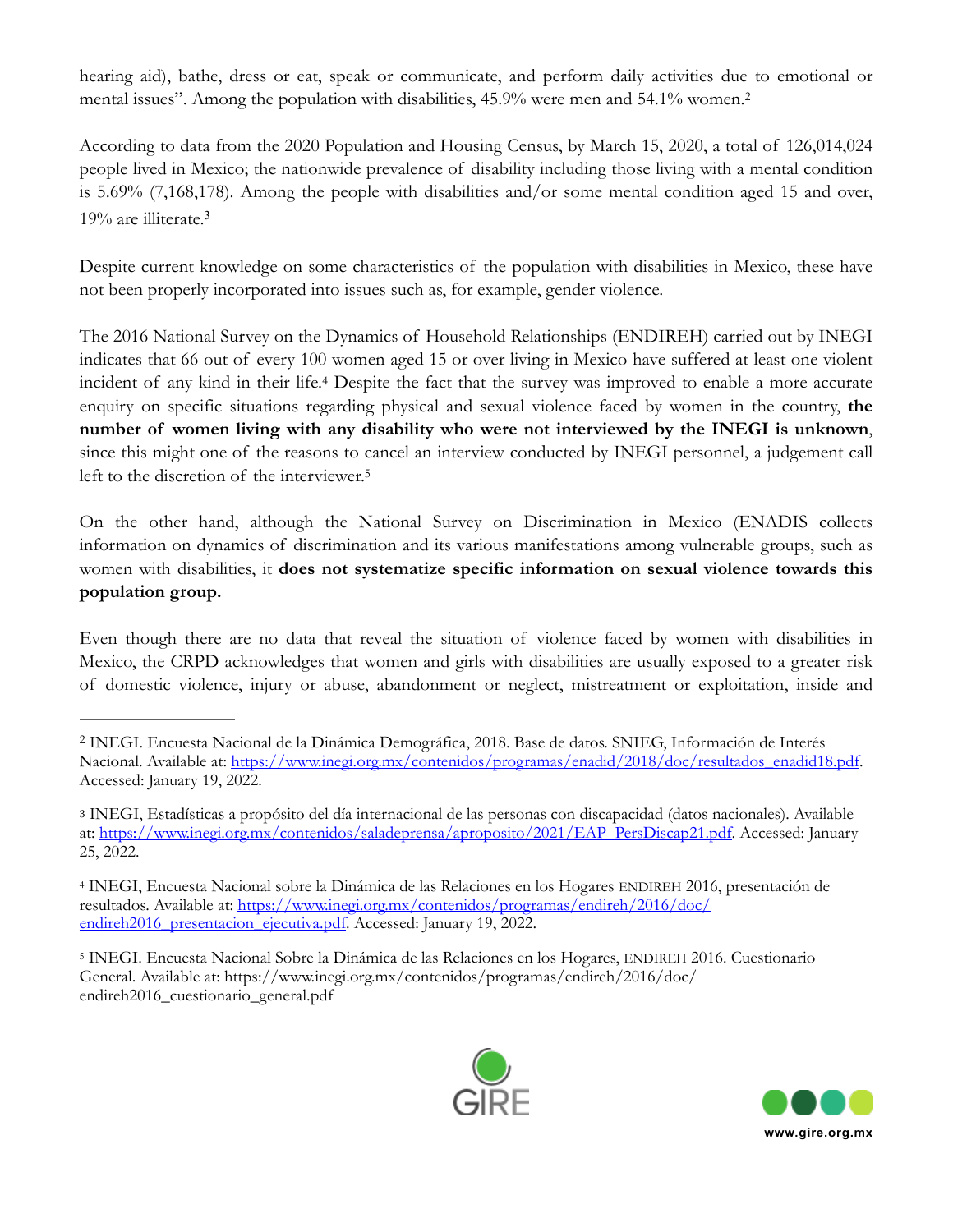outside the household. The absence of data revealing the situation of girls and women living with some sort of disability prevents the State from developing and implementing public policies that ensure a nondiscrimination framework that considers the existing barriers they face in relation to their reproductive rights.

## **II. Barriers to Counseling People with Disabilities. Article 25 of the Convention**

In Mexico there is a regulatory framework that protects the rights of those who have a disability; however, effective harmonization of the Mexican legal system with the CRPD is necessary, in order to ensure that places, services, materials and information on contraceptives and reproductive health are friendly and accessible to people with disabilities, so that they can exercise their reproductive rights in a full, free and informed way.

The guarantee of the rights of people with some sort of disability supposes, among other things, that counseling services and access to contraceptive methods consider their needs and features. As there is no statistical information on the subject, through requests for access to information, GIRE learned that, at the federal level, no health institution reported having trained personnel on the subject or specialized material for people with disabilities. At the local level, 91% of the health ministries do not have this kind of staff. Some authorities answered that they do not have specialized personnel, but "they are trained to care for this population to the best of their ability"; or, in the case of people with hearing disabilities, orientation is carried out with the support of their companion.[6](#page-2-0)

Therefore, it is safe to say that health institutions do not have the necessary personnel or supplies to care for people with disabilities. Access to contraceptive methods is an essential component to exercise human rights. It is not only crucial that no one is forced to adopt permanent or temporary contraceptive methods, but also that access to them is guaranteed without discrimination, in particular for historically discriminated groups, such as disabled girls, women and people with the capacity to gestate.

Given the absence of trained personnel in health institutions to care for people living with some sort of disability, there will hardly exist support systems to guarantee their rights and respect their autonomy in making decisions about life and personal freedom, under equal conditions with other people.

# <span id="page-2-1"></span>**III. Legal and Safe Abortion**

In Mexico, criminal codes of each federal entity regulate abortion and establish under what grounds or circumstances it is considered a crime or not, and if it will not be punished: some consider it an offense exempt from criminal liability, others with non-punishable causes. Rape is the only cause considered legal in

<span id="page-2-0"></span>[<sup>6</sup>](#page-2-1) GIRE, *The Missing Piece: Reproductive Justice*, 2018, p.33-35. Available at: https://justiciareproductiva.gire.org.mx/#/



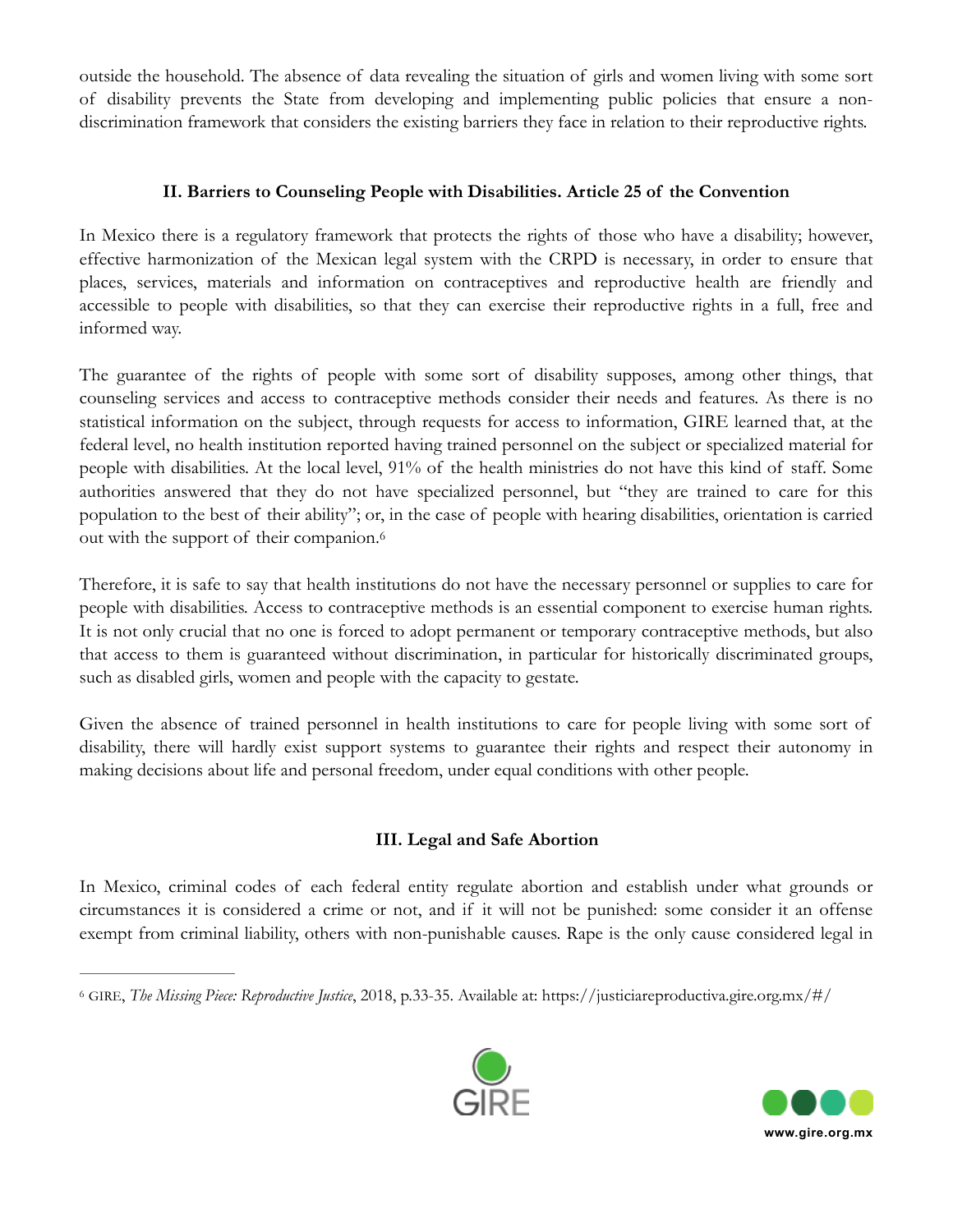all the states and only in Baja California, Colima, Hidalgo, Mexico City, Oaxaca and Veracruz, elective abortion is decriminalized during the first 12 weeks of gestation.

The Committee on Economic, Social and Cultural Rights examined the progress of the mexican State in compliance with the International Covenant on Economic, Social and Cultural Rights in March 2018. One of the concerns expressed by the Committee is women's access to abortion according to the causes of the federal state where they live, as well as the persisting barriers in accessing this service under the causes established in the criminal codes.[7](#page-3-0)

<span id="page-3-3"></span>In cases of rape, despite what is established by federal and local regulations, health authorities continue to impose requirements on the victims, contrary to general legislation. Jessica's case, accompanied by GIRE, shows the discrimination faced by people with disabilities and reflects implications of a legislation that limits abortion after rape to a certain number of weeks.

## <span id="page-3-4"></span>**Case: Jessica[.8](#page-3-1)**

<span id="page-3-5"></span>Jessica<sup>[9](#page-3-2)</sup> was born with cerebral palsy and has severe limitations in her ability to carry out daily essential activities, a situation that is aggravated by her precarious economic environment. In 2018, as a result of a convulsive crisis when Jessica was 17 years old, her family took her to the General Hospital of Tapachula, Chiapas, where medical staff informed them that she was pregnant. The pregnancy was product of a rape. Upon learning this, they requested the hospital director to resort to the legal termination of the pregnancy, but this request was denied because it exceeded the ninety days of gestation limit stablished by the local criminal code.

With the accompaniment of GIRE, Marta —Jessica's mother— promoted a legal stay (amparo) as a means of accessing comprehensive reparation for both of them for the violations of their rights. In September 2019, the District Judge denied the amparo, considering that article 181 of the Criminal Code of the State of Chiapas did not place Jessica on unequal footing, nor did it violate her human rights.

A judicial appeal was filed against this decision, alleging that the ruling generated grievances such as: *1)* it is based on a lack of knowledge of the constitutional and conventional standards on abortion; *2)* it lacks assessment of the applicable regulatory framework in cases of abortion after rape; *3)* it is contrary to the duty

<span id="page-3-2"></span><sup>&</sup>lt;sup>[9](#page-3-5)</sup> The name has been changed out of respect for her privacy.





<span id="page-3-0"></span>United Nations, Committee on Economic, Social and Cultural Rights, Concluding observations on the combined fifth [7](#page-3-3) and sixth periodic reports of Mexico,  $[E/C.12/MEX/CO/5-6]$ , 28<sup>th</sup> meeting, 2018, paragraph 62.

<span id="page-3-1"></span>SCJN. First Chamber. Legal stay under review 438/2020. Speaker: Justice Jorge Mario Pardo Rebolledo, 2021. **[8](#page-3-4)** Available in Spanish at: https://www2.scjn.gob.mx/ConsultaTematica/PaginasPub/DetallePub.aspx? AsuntoID=275054 f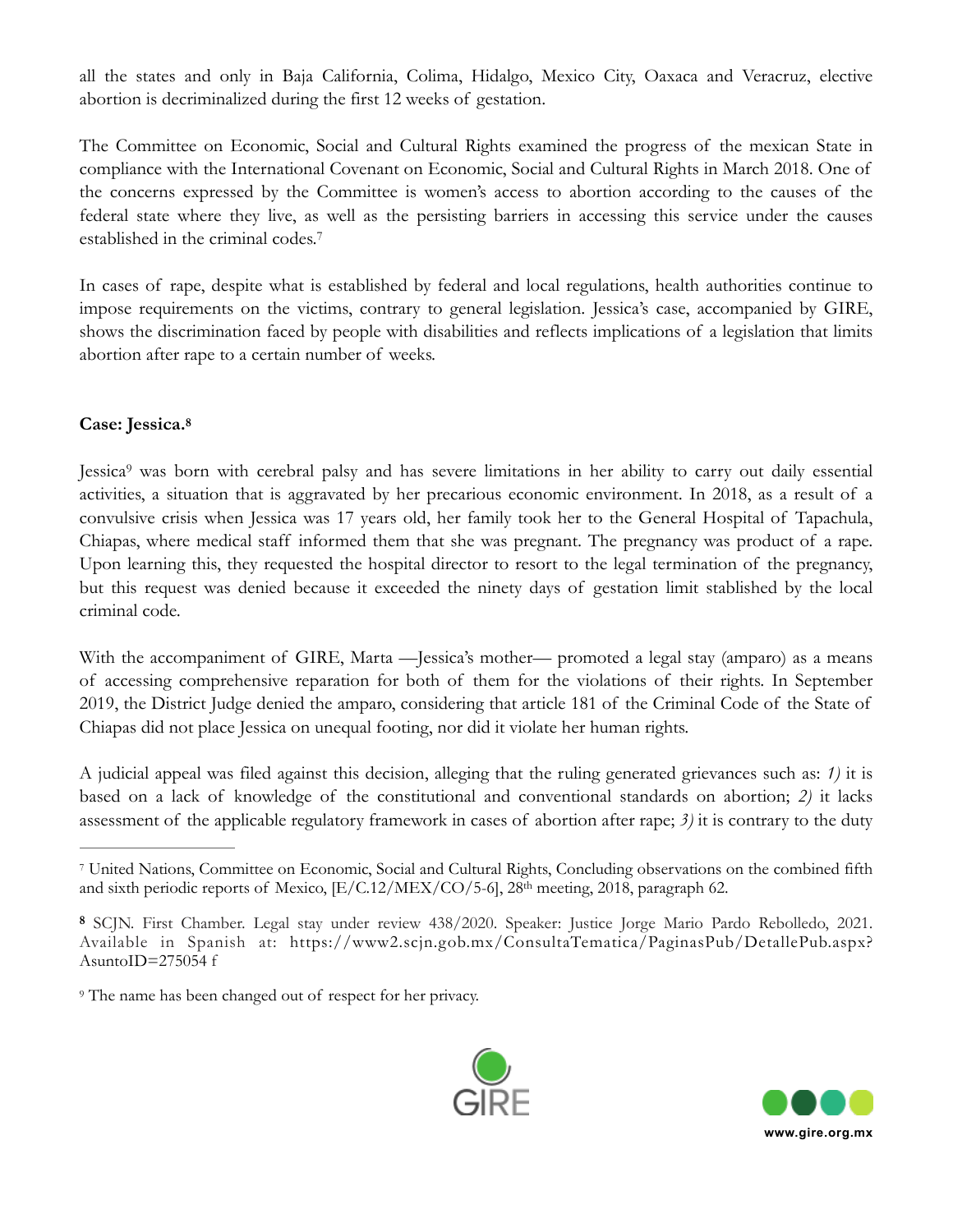of reinforced protection in cases where a person with a disability is involved, and *4)* it ignores applicable criteria in terms of indirect discrimination.

The Collegiate Court that heard the matter decided to request Mexico's Supreme Court (SCJN) to attract the case considering that it was both important and transcendent.

The case was discussed and unanimously approved by the justices within the First Chamber of the SCJN, on July 7, 2021. The sentence analyzes the obligations that the District Judge failed to observe, as well as article 181 of the Criminal Code of the State of Chiapas. The ruling states that Jessica's distinctive features place her in a situation of intersectional vulnerability and that, in this sense, her case be studied from a gender perspective, considering the rights of people with disabilities and the best interests of children.

The Court's decision stipulates that establishing a temporary limitation for abortion after rape implies ignoring the nature of sexual assaults and their effects on women's health. It also concludes that the State cannot force a victim of rape to undertake personal sacrifices —such as continuing the pregnancy— and that the challenged article constitutes a form of violence against women, in addition to affecting their psychological health.

It also states that the norm affects the rights of people with disabilities, since it fails to acknowledge there will be cases in which women might not know that they are pregnant and, therefore, cannot resort to health services in due course. Consequently, the Court considered the fraction of article 181 of the Criminal Code of the State of Chiapas that introduces the time limit as invalid and noted that denying access to abortion servics in Jessica's case resulted in a series of violations to her human rights and those of her mother.

The resolution in Jessica's case establishes an important precedent, not only regarding the existence of time limitations to access abortion services after rape —currently contemplated in eight local criminal codes—, but also the particular forms of discrimination faced by people with disabilities, who are commonly restricted in the exercise of their sexual and reproductive rights, as a result of prejudices and stereotypes based on the belief that they are not capable of making decisions about their sexual and reproductive lives.<sup>10</sup>

Since 2013, GIRE has used access to information requests (SAI) to complement the scarce information included in available public statistics, which, despite some advancements, continues to be insufficient. Presenting SAIs, together with the follow-up, compilation and analysis of responses obtained, is a lengthy process with diverse obstacles, and sometimes it is the only way to obtain disaggregated and complete information. However, very few states in Mexico systematize their information in a disaggregated manner and on very few occasions the information is disaggregated by disability.

<span id="page-4-0"></span>[<sup>10</sup>](#page-4-1) GIRE, *El camino hacia la Justicia Reproductiva: Una década de avances y pendientes*, 2021, page 41. Available at: https:// unadecadajusticiareproductiva.gire.org.mx/



<span id="page-4-1"></span>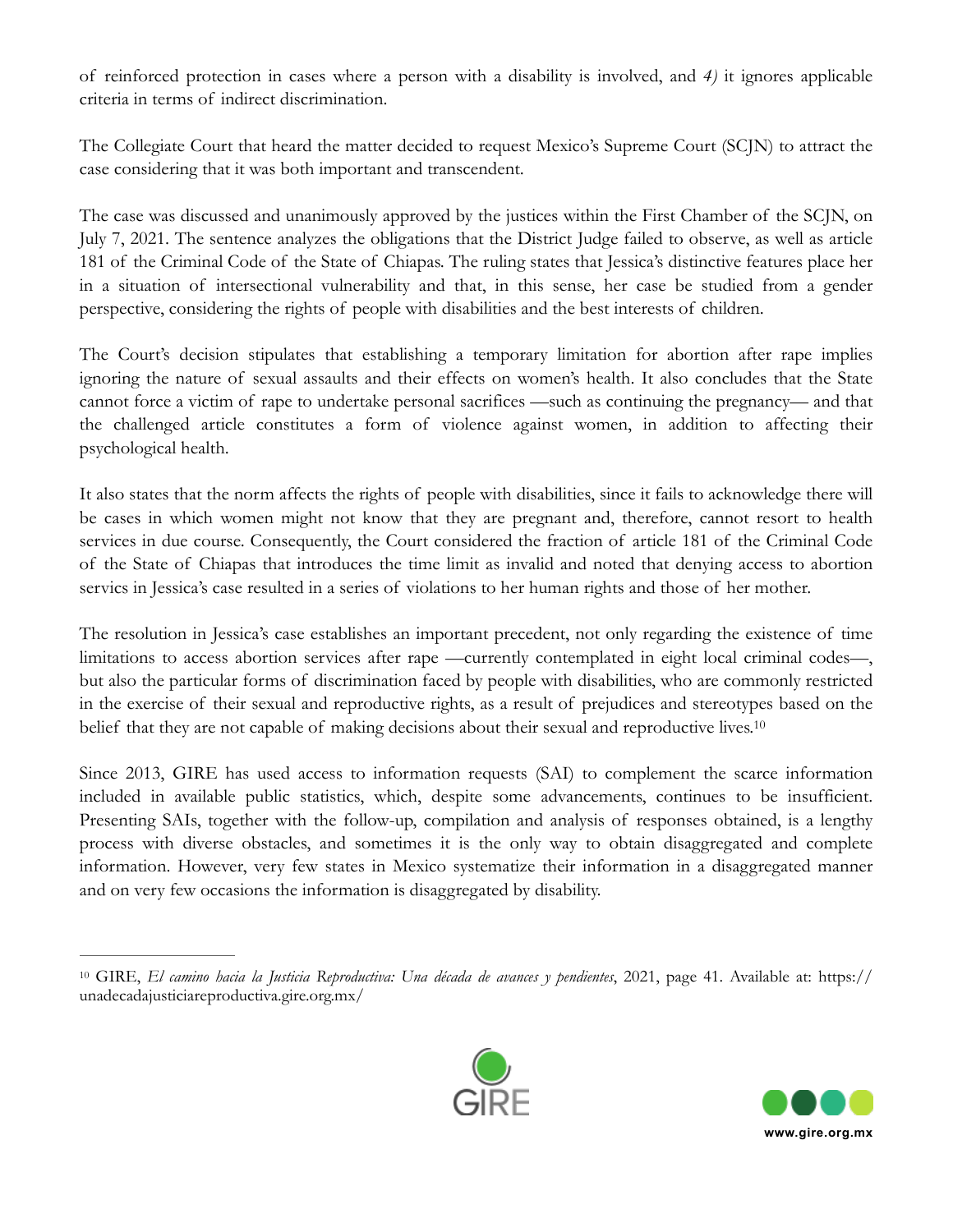The availability of disaggregated information would facilitate the elaboration of more accurate diagnoses on access to legal abortion services and, in particular, access for disabled women and people with the capacity to gestate.

## <span id="page-5-4"></span><span id="page-5-3"></span>**IV. Obstetric Violence**

People with disabilities also face greater barriers in the access of other reproductive health services. For example, it is common for women with intellectual and psychosocial disabilities to suffer obstetric violence; on many occasions, they are even forced to interrupt their pregnancies —because they are considered incapable of being mothers—, obliged to use a temporary or permanent contraception method, and subjected to forced sterilization procedures.<sup>[11](#page-5-0)</sup>

In 2016, the ENDIREH included, for the first time, questions focused on aspects of the experience of women during their last childbirth. According to this survey, out of 8.7 million women who had given birth at least once between 2011 and 2016 in Mexico, 33.4 percent reported some kind of mistreatment from the personnel that attended the delivery.<sup>[12](#page-5-1)</sup> However, since these data are not disaggregated, there is no information to whether any of these women live with some kind of disability.

All of the above in addition to the existence of regulations in the national legal framework such as Mexican Official Regulation NOM-005-SSA2-1993, on family planning services (NOM 005), which refers to "mental retardation" as an instruction to use a method of permanent sterilization known as Bilateral Tubal Occlusion. Stating that intellectual or psychosocial disabilities are an "indicator" for sterilization is assuming that women with disabilities should not reproduce, which is clearly contrary to the Mexican Constitution and the CRPD[.13](#page-5-2)

The above-mentioned regulation, modified for the last time in 2004, is pending updating. It is necessary that its update adopts an intersectional perspective respecting the rights of people with disabilities, expressly

<span id="page-5-2"></span>Informe alternativo de organizaciones de la sociedad civil de México al Comité sobre los Derechos de las personas [13](#page-5-5) [con discapacidad 2014 – 2019, page 19. Available at: https://tbinternet.ohchr.org/Treaties/CRPD/](https://tbinternet.ohchr.org/Treaties/CRPD/Shared%2520Documents/MEX/INT_CRPD_ICO_MEX_35705_S.pdf) [Shared%20Documents/MEX/INT\\_CRPD\\_ICO\\_MEX\\_35705\\_S.pdf](https://tbinternet.ohchr.org/Treaties/CRPD/Shared%2520Documents/MEX/INT_CRPD_ICO_MEX_35705_S.pdf)



<span id="page-5-5"></span>

<span id="page-5-0"></span>DRI and Colectivo Chucán, *Abusos y Negación de Derechos Sexuales y Reproductivos a Mujeres con Discapacidad Psicosocial en* [11](#page-5-3) *México.* 2015, page 13. Available at: [https://www.driadvocacy.org/wp-content/uploads/Informe-M%C3%A9xico-](https://www.driadvocacy.org/wp-content/uploads/Informe-M%25C3%25A9xico-Mujeres-FINAL-Feb2415.pdf)[Mujeres-FINAL-Feb2415.pdf](https://www.driadvocacy.org/wp-content/uploads/Informe-M%25C3%25A9xico-Mujeres-FINAL-Feb2415.pdf)

<span id="page-5-1"></span>[<sup>12</sup>](#page-5-4) GIRE, *El camino hacia la Justicia Reproductiva: Una década de avances y pendientes*, 2021, page 106. Available at: https:// unadecadajusticiareproductiva.gire.org.mx/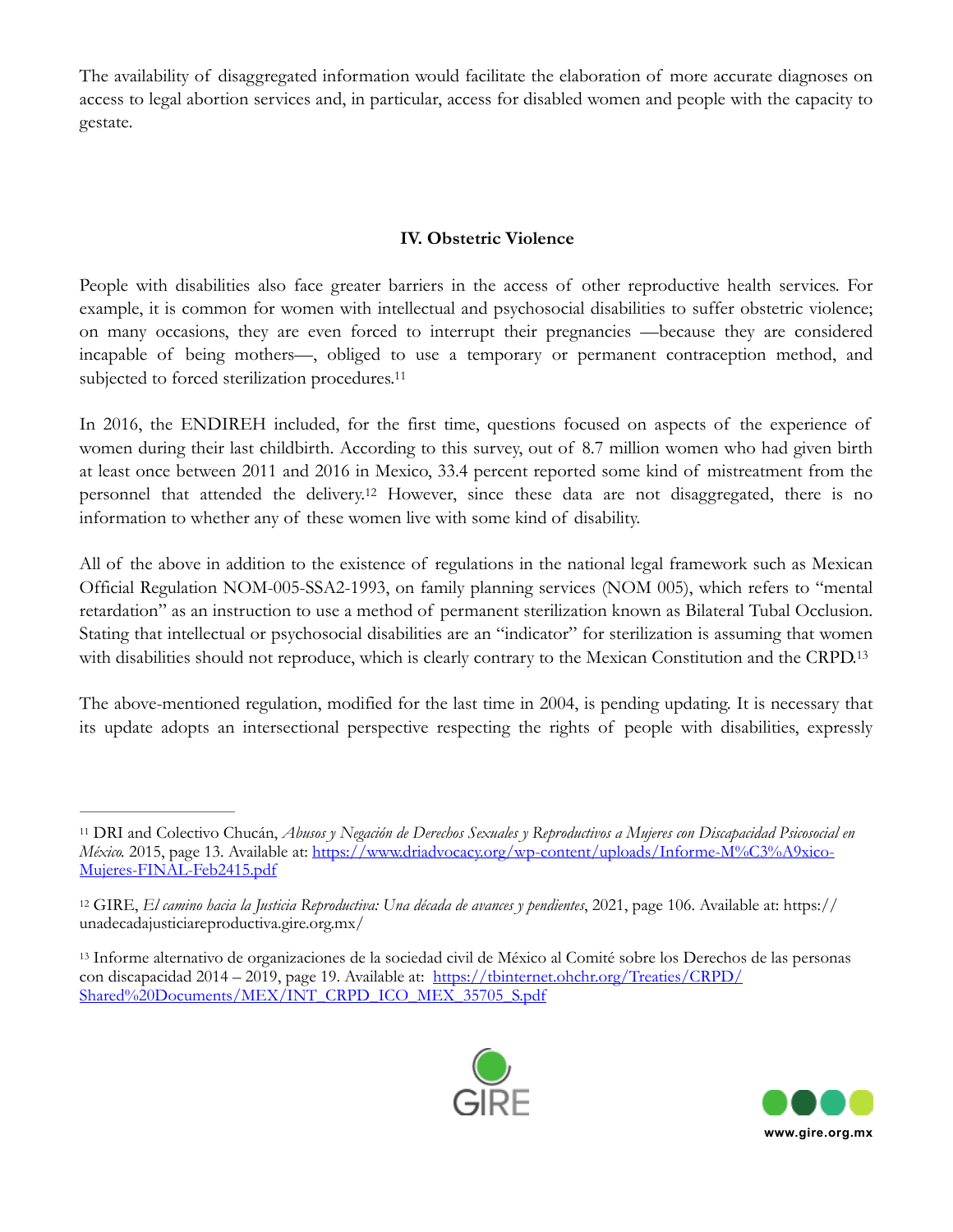<span id="page-6-3"></span>considering accessibility and autonomy in decision-making and, of course, eliminating the instruction to carry out Bilateral Tubal Occlusion in cases of women with disabilities, currently in force.[14](#page-6-0)

The Special Rapporteur on Violence against Women, from the Human Rights Council, in her report *A human rights-based approach to mistreatment and violence against women in reproductive health services, with a special focus on childbirth and obstetric violence*, identifies obstetric violence as a widespread and rooted practice in health systems. In this report, she acknowledges that forced sterilizations and forced abortion are medical treatments practiced throughout the world without informed consent and for various reasons, including, for example, the argument that they are in the best interest of women or based on the belief that certain people belonging to minority groups, such as indigenous women, women with disabilities or women living with HIV, are not "worthy" of procreation, are incapable of making responsible decisions regarding contraception, are not in a position to be "good mothers", or it is not advisable for them to have offspring[.15](#page-6-1)

<span id="page-6-4"></span>At the universal level, recommendations have been issued to the Mexican State by bodies in charge of monitoring treaties, for example, those issued in 2018 by the UN Committee on Economic, Social and Cultural Rights (CESCR) and by the Committee on the Elimination of Discrimination Against Women (CEDAW), which are also related to obstetric violence.

The **CEDAW**, in its report on the compliance of the Mexican State with its obligations derived from the CEDAW Convention, expressed its concern about: **Reports of forced sterilization of women and girls, and limited access to reproductive health services, particularly by women and girls with mental disabilities and others**.**[16](#page-6-2)**

The Committee recommended that the State:

<span id="page-6-5"></span>Ensures that medical personnel seek fully informed consent before performing sterilizations, that professionals who perform sterilizations without such consent are sanctioned, and that reparations and monetary compensations are offered to women victims of non-consensual sterilizations.

GIRE submits the following recommendations for the Committee in the framework of the next review of the combined 2nd. and 3rd. periodic reports to Mexico:

<span id="page-6-2"></span>**[<sup>16</sup>](#page-6-5)** GIRE, *El camino hacia la Justicia Reproductiva: Una década de avances y pendientes*, 2021, page 93. Available at: https:// unadecadajusticiareproductiva.gire.org.mx/





<span id="page-6-0"></span>[<sup>14</sup>](#page-6-3) GIRE, *El camino hacia la Justicia Reproductiva: Una década de avances y pendientes*, 2021, page 129. Available at: https:// unadecadajusticiareproductiva.gire.org.mx/

<span id="page-6-1"></span>United Nations, Human Rights Council, Special Rapporteur on Violence against Women, , *A human rights-* [15](#page-6-4) *based approach to mistreatment and violence against women in reproductive health services, with a special focus on childbirth and obstetric violence*, [A/74/137], seventy-fourth session Issue 26 a) from the preliminary list, 2019, paragraph 21. Available at: https://digitallibrary.un.org/record/3823698?ln=es